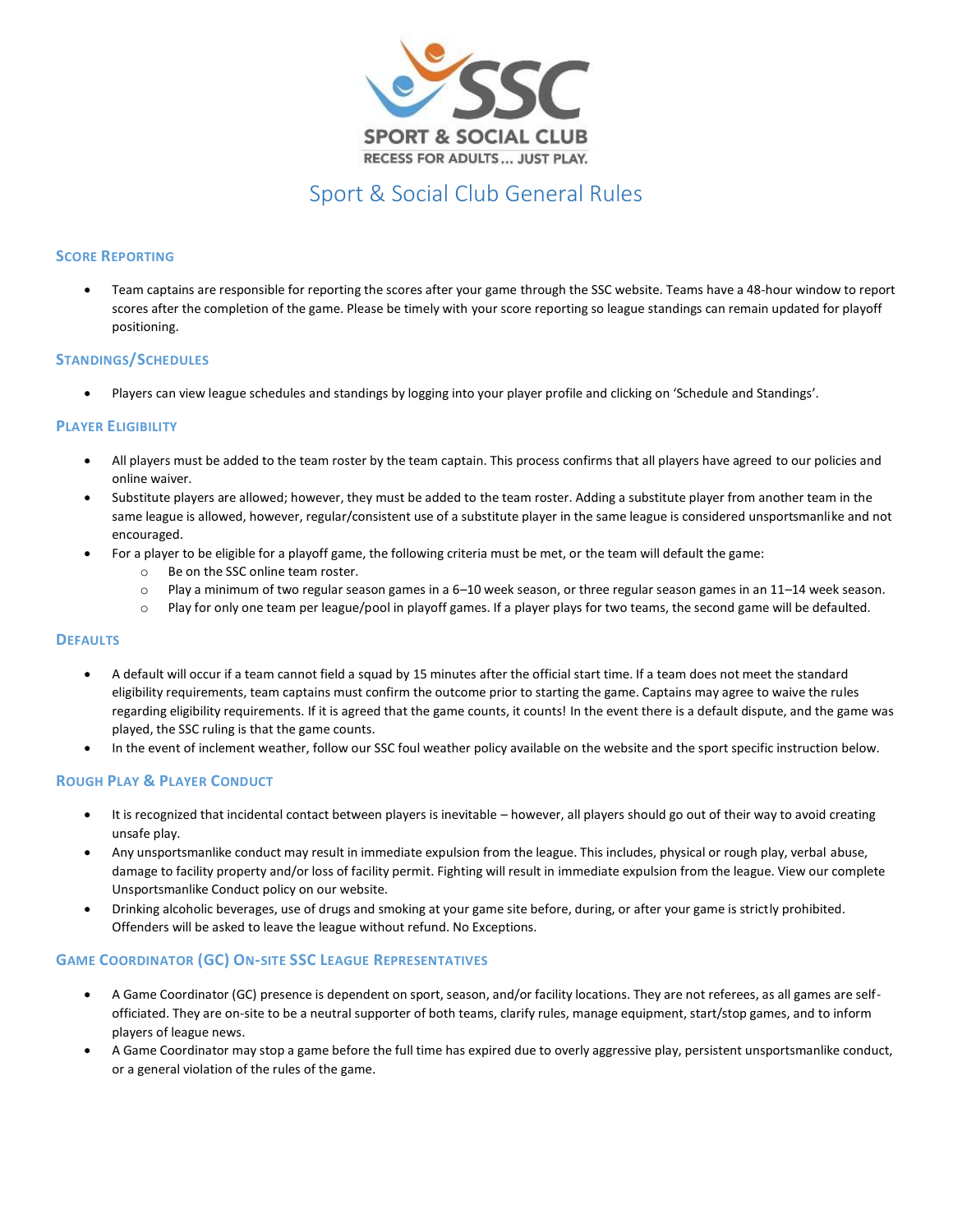# Sport & Social Club Softball Rules

| <b>OBJECTIVE</b>                                                     | Softball is played between two teams on a diamond, with 9 players from one team on the playing surface at a<br>$\bullet$<br>time. The object of the game is to score more runs (points) than the other team by batting (hitting) a ball into play<br>and running around the bases, touching each one in succession.                                                                                                                                                                                                                                                                                                                                                                                                                                                                                                                                                                                                                                                                                                                                                                                                                                                                                                                                                                                                                                                            |
|----------------------------------------------------------------------|--------------------------------------------------------------------------------------------------------------------------------------------------------------------------------------------------------------------------------------------------------------------------------------------------------------------------------------------------------------------------------------------------------------------------------------------------------------------------------------------------------------------------------------------------------------------------------------------------------------------------------------------------------------------------------------------------------------------------------------------------------------------------------------------------------------------------------------------------------------------------------------------------------------------------------------------------------------------------------------------------------------------------------------------------------------------------------------------------------------------------------------------------------------------------------------------------------------------------------------------------------------------------------------------------------------------------------------------------------------------------------|
| <b>GAME LENGTH &amp;</b><br><b>FOUL WEATHER</b><br><b>GUIDELINES</b> | Games are seven (7) innings in length with a time limit of 75 minutes (unless otherwise indicated in your<br>$\bullet$<br>schedule).<br>Games start and end according to your online SSC schedule.<br>٠<br>If games start late, games must finish at the scheduled time.<br>$\bullet$<br>No new inning can start with 5 minutes left before the formal end time. If a new inning is started and is not<br>$\bullet$<br>completed (both teams receive their at bat), the score will revert to that of the last completed inning.<br>Games are played rain or shine. If a game is stopped due to lightning, four (4) innings will constitute a<br>$\bullet$<br>complete game. If three (3) innings or less are played, it will constitute as a tie game.<br>If one team shows up during foul weather to play and the other team is missing, or if one team leaves mid-<br>$\bullet$<br>game and there is an opportunity to continue play - it is an automatic win for the present team.                                                                                                                                                                                                                                                                                                                                                                                          |
| <b>EQUIPMENT</b>                                                     | Teams are responsible for bringing to each game;<br>A set of 4 bases<br>$\circ$<br>3 Softballs<br>$\circ$<br>2 pylons (to mark a home run line if field does not have home run fence)<br>$\circ$<br>1 catcher's mask<br>$\circ$<br>1 scorebook<br>$\circ$                                                                                                                                                                                                                                                                                                                                                                                                                                                                                                                                                                                                                                                                                                                                                                                                                                                                                                                                                                                                                                                                                                                      |
| <b>PLAYERS ON</b>                                                    | Various softball equipment is available to rent (with a deposit) through SSC. A refundable deposit is required,<br>payable through online registration.<br>Catchers are required to wear a mask (mandatory).<br>٠<br>Players are required to provide their own gloves, bats, and appropriate footwear (players are not permitted<br>$\bullet$<br>to use metal cleats or wooden bats).<br>Bats can only be used from the NSA Canada Approved Bat List, with logo certification from either the United<br>$\bullet$<br>States Specialty Sports Association (USSSA 1.20bpf), or National Softball Association (NSA). Altered bats are<br>not permitted.<br>Softballs: Games should be played using the provided SSC league softball (Worth Hot Dot), or teams can<br>$\bullet$<br>decide to purchase their own. Game balls must be equivalent to 12"/.44 cor/375-400lbs compression or<br>12"/.52 cor/275-300lbs compression.<br>Scorebooks: SSC softball scorebooks are included in your team registration and handed out with the<br>$\bullet$<br>equipment. If additional score sheets are needed, a printable copy is available to download in the rules<br>section.<br>It is strongly encouraged that batters and base runners wear a helmet.<br>Teams are comprised of eight (8) positional players, plus one (1) rover for a total of 9 players on the field.<br>$\bullet$ |
| <b>FIELD AND</b><br><b>GENDER RATIO</b>                              | Mixed Gender Leagues: Teams should always play with a minimum of three (3) men and three (3)<br>$\circ$<br>women on the field/lineup. However, a team can play with a minimum of 7 players as long as there<br>are two (2) of each gender and the batting order stays the same (see the section below about<br>batting). In this scenario, on defense, teams must then play with fewer players on the field (i.e. if<br>you play with 2 players below the minimum requirement, you must be short 2 players on defense).<br>The same applies if a team has 8 players.<br>Single Gender Leagues: Teams must always play with the same gendered players on the field. A<br>$\circ$<br>team can play with a minimum of 7 players, however, on defense, teams must then play with fewer<br>players on the field (i.e. if you play with 2 players below the minimum requirement, you must be<br>short 2 players on defense).<br>Non-binary players count towards the team's roster count. In mixed gender leagues, their team must still meet the<br>minimum gender requirements on the field.<br>Captains may agree to waive the rules regarding minimum players and gender ratio before the game starts.                                                                                                                                                                           |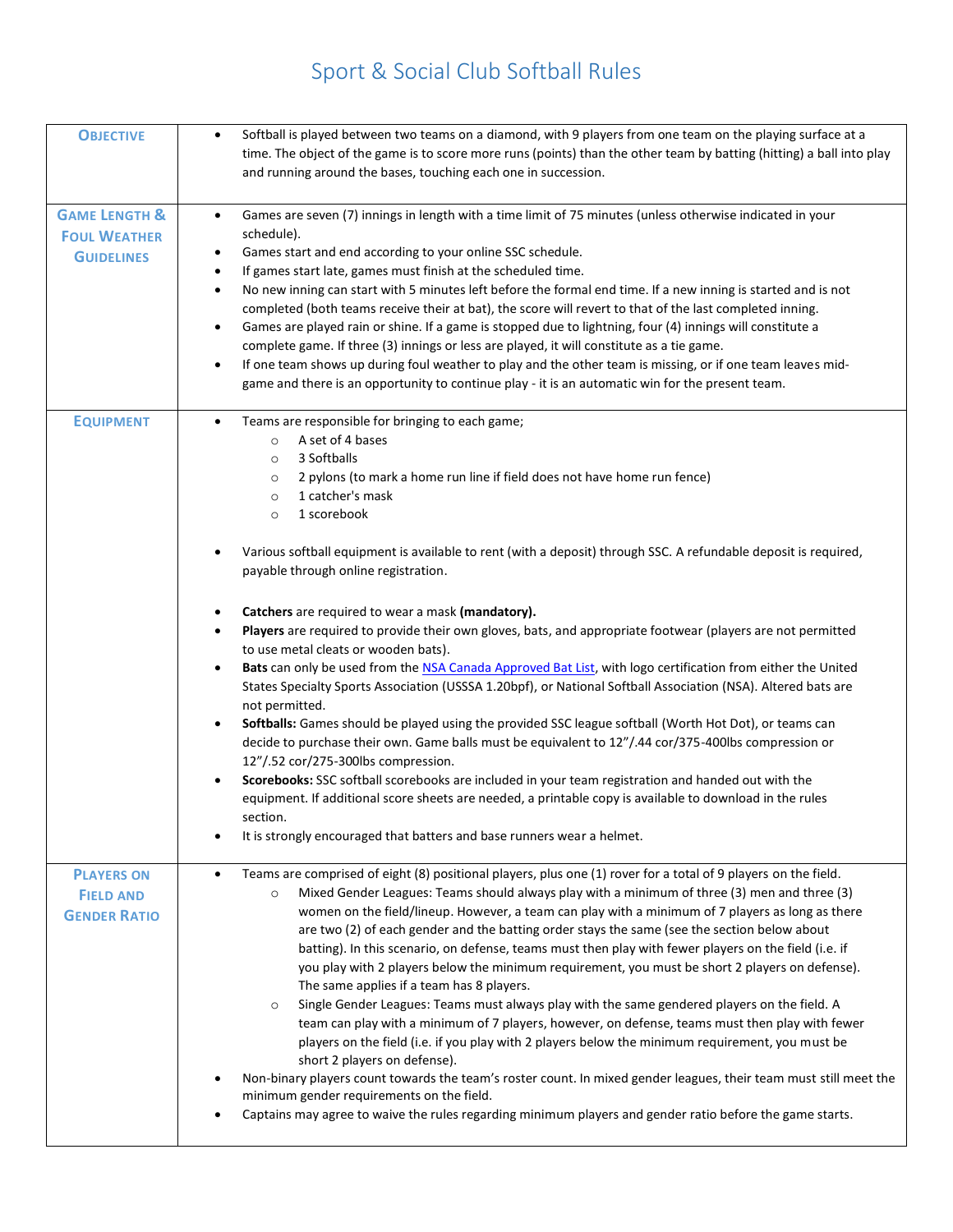| <b>GAME &amp; FIELD</b><br><b>SET-UP</b>                                                           | Captains should meet before the start of the game and confirm / agree upon ground rules with regards to<br>boundaries, base set-up and home run line.<br>To view a diagram of a softball field set-up, click on the pdf document in the rules section.<br>٠<br>Teams are responsible for setting up the bases at 60 feet (approximately 20-25 paces).<br>٠<br>Each team captain must bring their four (4) bases to every game (total 8 bases) as first base and home plate will<br>$\bullet$<br>require "safety bases".<br>First - safety base: There should be a base for the first base fielder to touch and a separate base for the<br>$\circ$<br>runner to step on (with a distance of 6 inches between the bases).<br>Home - safety base: There should be an extra base laid out parallel to the existing home plate (at least<br>$\circ$<br>24 inches away from it). A line is to be drawn in the dirt between the two to enable the runner to touch<br>the safety bag or cross the line in a safe manner, in order to score a run.<br>Commitment Line: There is a "commitment line" halfway between third base and the home plate,<br>$\circ$<br>marked with an extra base or by drawing a line in the dirt across the base path. This marks the no-return<br>point of a base runner going towards home plate.<br>Other Bases: For the other bases, fielders should be touching only one side of the base, allowing a base<br>$\circ$<br>runner to touch the base without interference.<br>If a field does not have a home run fence, teams are responsible for setting up the home run line, using the 4<br>pylons at 210-250ft (approximately 70-83 paces) from home base. Some fields may require different lengths.<br>Please ensure both teams agree with the home run line location before the start of the game.<br>Batting teams are responsible for providing base coaches at first and third base. These are typically players on your<br>team that are batting further down the lineup at the start of each inning. |
|----------------------------------------------------------------------------------------------------|---------------------------------------------------------------------------------------------------------------------------------------------------------------------------------------------------------------------------------------------------------------------------------------------------------------------------------------------------------------------------------------------------------------------------------------------------------------------------------------------------------------------------------------------------------------------------------------------------------------------------------------------------------------------------------------------------------------------------------------------------------------------------------------------------------------------------------------------------------------------------------------------------------------------------------------------------------------------------------------------------------------------------------------------------------------------------------------------------------------------------------------------------------------------------------------------------------------------------------------------------------------------------------------------------------------------------------------------------------------------------------------------------------------------------------------------------------------------------------------------------------------------------------------------------------------------------------------------------------------------------------------------------------------------------------------------------------------------------------------------------------------------------------------------------------------------------------------------------------------------------------------------------------------------------------------------------------------------------------------------------------------------------------------|
| <b>GAME START &amp;</b><br><b>INNING</b><br><b>STRUCTURE</b>                                       | To determine the home team (bats in the bottom of the inning), teams can either choose to do a coin toss or<br>$\bullet$<br>rock-paper-scissors.<br>Exception: During playoffs the higher ranked team will have the choice to bat first or second.<br>$\circ$<br>Each inning is played with three (3) outs or when a team scores a maximum of eight (8) runs.<br>$\bullet$<br>Exception: teams do not have a run limit in the final inning of the game.<br>$\circ$<br>If the home team is winning after the completion of the top of the 7 <sup>th</sup> inning, the game is over and the home<br>٠<br>team does not bat.                                                                                                                                                                                                                                                                                                                                                                                                                                                                                                                                                                                                                                                                                                                                                                                                                                                                                                                                                                                                                                                                                                                                                                                                                                                                                                                                                                                                             |
| <b>PITCHING</b>                                                                                    | The team at bat provides their own pitcher.<br>$\bullet$<br>The pitcher can pitch from wherever they choose (for safety we recommend at least 30ft from the batter).<br>٠<br>If a ball that is hit touches the pitcher, then the:<br>٠<br>ball is declared dead.<br>$\circ$<br>pitch is redone.<br>$\circ$<br>base runners return to their previous bases.<br>$\circ$<br>pitch count is then restored.<br>$\circ$                                                                                                                                                                                                                                                                                                                                                                                                                                                                                                                                                                                                                                                                                                                                                                                                                                                                                                                                                                                                                                                                                                                                                                                                                                                                                                                                                                                                                                                                                                                                                                                                                     |
| <b>PITCHING SCREEN</b><br><b>OPTIONAL IF</b><br><b>TEAMS WISH TO</b><br><b>BRING THEIR</b><br>OWN) | If teams wish to use a pitching screen, the following rules apply;<br>Once screen is set in an agreed upon position by both team captains, it cannot be touched by any player and must<br>$\bullet$<br>remain upright (the screen becomes part of the field).<br>Left handed pitchers pitch on the left side, right handed pitchers pitch on the right.<br>If a batted ball hits the screen (either ground ball or direct) then the:<br>$\bullet$<br>ball is declared dead.<br>$\circ$<br>pitch is redone.<br>$\circ$<br>base runners return to their previous bases.<br>$\circ$<br>pitch count is then restored.<br>$\circ$<br>If a fielder throws a ball to home but hits the screen, the ball is still live as the pitching screen is considered part of<br>the field.                                                                                                                                                                                                                                                                                                                                                                                                                                                                                                                                                                                                                                                                                                                                                                                                                                                                                                                                                                                                                                                                                                                                                                                                                                                             |
| <b>FIELDING</b>                                                                                    | There is no infield fly rule in effect. However, it is poor sportsmanship to purposely drop a ball to induce a<br>$\bullet$<br>double play.<br>The rover may play anywhere in the outfield. The rover cannot stand within the infield before the ball is hit.<br>$\bullet$<br>Players in the infield are not allowed to stand inside the baselines before a player attempts to hit a ball (e.g.<br>$\bullet$<br>the shortstop cannot stand beside the pitcher before the batter has hit the ball).<br>A fielder cannot obstruct a base runner without the ball, or the runner is awarded an automatic base.<br>$\bullet$<br>Once the pitcher collects the ball from a fielder, play is dead. Therefore, if a runner is less than halfway to the<br>$\bullet$<br>next base, they must return to their previous base. If they are past halfway, they may advance to the base. All<br>close calls should be made by the pitcher. The pitcher should make their best effort to catch the ball from the<br>fielding team.                                                                                                                                                                                                                                                                                                                                                                                                                                                                                                                                                                                                                                                                                                                                                                                                                                                                                                                                                                                                                  |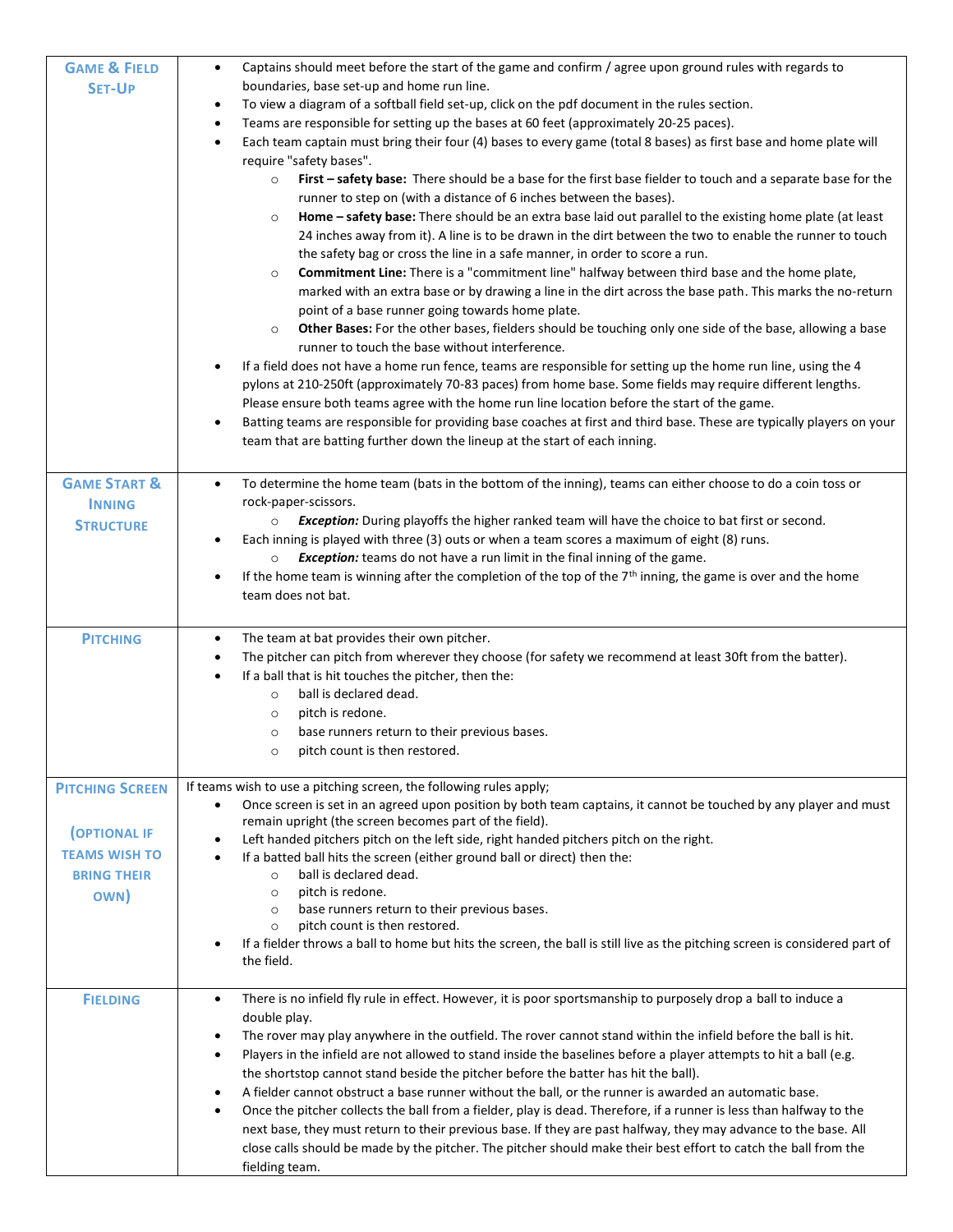| <b>BATTING</b>      | One run shall be scored each time a runner legally advances to and touches first, second, third and crosses the<br>$\bullet$<br>home base line before three players are determined 'out' to end the inning.<br>Exception: a run is not scored if the runner advances to home base during a 'force' play in which the<br>$\circ$<br>third out is made.<br>A runner can score on a 'non-forced' third out, as long as they cross the home base line before the 'non-<br>$\circ$<br>force' play is made.<br>Every batter can receive a maximum of three (3) pitches.<br>All foul balls, wild pitches, strikes and balls count as one of the three (3) pitches. The only exception is a ball<br>that hits the pitcher (see pitching).<br>Batting Order: No more than 2 men or 2 women can bat consecutively in the batting order, including when<br>the bottom of the order meets the top of the order.<br>A team must use their full roster for batting (e.g. players cannot only play defense).<br>$\circ$<br>All players must bat before a player can bat for the second time (this may change the gender order<br>$\circ$<br>from inning to inning).<br>If a team has 7 or 8 players total and only 2 players of one gender (example below is only 2 women),<br>$\circ$<br>the following batting order applies: man 1, man 2, woman A, man 3, man 4, woman B, man 5, man<br>6, woman A, etc. The spot where woman C should be is <b>NOT</b> an automatic out.<br>The batting order should remain intact from inning to inning. This means the last batter out in an<br>$\circ$<br>inning is followed by the next subsequent gender at the start of a new inning.<br>Any players arriving after their team has batted in the first inning, will be inserted into the bottom<br>$\circ$<br>of the gender batting order.<br>There is no bunting or faking a bunt. However, a ball that is hit with a full swing, but does not go past the<br>pitcher IS a live, playable ball.<br>A 'foul ball' pop-up behind home plate can only be caught for an out if it goes higher than 10 feet. A ball not<br>exceeding this height is considered a 'strike'.<br>If a fielder attempts to catch a ball in foul territory and misses, the result is a dead ball (strike against batter).<br>$\bullet$<br>The same applies if a foul ball comes in contact with a fielder in foul territory, but lands in fair territory<br>(remains dead ball, strike against batter).<br>Players are considered out by the following:<br>Striking out.<br>$\circ$<br>Fly ball caught by the defense.<br>$\circ$<br>Foul out.<br>$\circ$<br>Base runner tagged by the defense or forced out at a base.<br>$\circ$ |
|---------------------|--------------------------------------------------------------------------------------------------------------------------------------------------------------------------------------------------------------------------------------------------------------------------------------------------------------------------------------------------------------------------------------------------------------------------------------------------------------------------------------------------------------------------------------------------------------------------------------------------------------------------------------------------------------------------------------------------------------------------------------------------------------------------------------------------------------------------------------------------------------------------------------------------------------------------------------------------------------------------------------------------------------------------------------------------------------------------------------------------------------------------------------------------------------------------------------------------------------------------------------------------------------------------------------------------------------------------------------------------------------------------------------------------------------------------------------------------------------------------------------------------------------------------------------------------------------------------------------------------------------------------------------------------------------------------------------------------------------------------------------------------------------------------------------------------------------------------------------------------------------------------------------------------------------------------------------------------------------------------------------------------------------------------------------------------------------------------------------------------------------------------------------------------------------------------------------------------------------------------------------------------------------------------------------------------------------------------------------------------------------------------------------------------------------------------------------------------------------------------------------------------------------------------------------------------------------------------------------------------------------------------------------------------------------------------------------|
| <b>BASE RUNNING</b> | Base runners can:<br>Overrun first base without being tagged out as long as they continue to follow the foul line or stay<br>$\circ$<br>to the right of it.<br>Advance one base if a ball is overthrown at first or third base and goes 'out of play' (e.g. over the<br>$\circ$<br>fence, into the dugout, beyond the extended backstop, etc.). If the ball stays in play (i.e. hits the<br>fence) then the ball is live and runners may advance at their own risk.<br>Be hit by a batted ball - in this circumstance the ball is live and playable although base runners must<br>$\circ$<br>make every effort to avoid a batted ball.<br>Courtesy runners are permitted for a hitter or injured base runner; however, the courtesy runner<br>$\circ$<br>must be the last out of the same gender. If a courtesy runner is being used for a batter, please<br>notify the opponents team captain before the start of the game. The courtesy runner must start to<br>the right side of the catcher (facing towards the pitcher) in line with the 3rd base foul line and can<br>only run when contact has been made with the ball (see the downloadable pdf Softball Diagram for<br>specific start location).<br>Base runners cannot (automatic out):                                                                                                                                                                                                                                                                                                                                                                                                                                                                                                                                                                                                                                                                                                                                                                                                                                                                                                                                                                                                                                                                                                                                                                                                                                                                                                                                                                                                                                    |
|                     | Sliding into any base.<br>$\circ$<br>Steal a base or leadoff to gain a competitive advantage (base runners must wait until the batter<br>$\circ$                                                                                                                                                                                                                                                                                                                                                                                                                                                                                                                                                                                                                                                                                                                                                                                                                                                                                                                                                                                                                                                                                                                                                                                                                                                                                                                                                                                                                                                                                                                                                                                                                                                                                                                                                                                                                                                                                                                                                                                                                                                                                                                                                                                                                                                                                                                                                                                                                                                                                                                                     |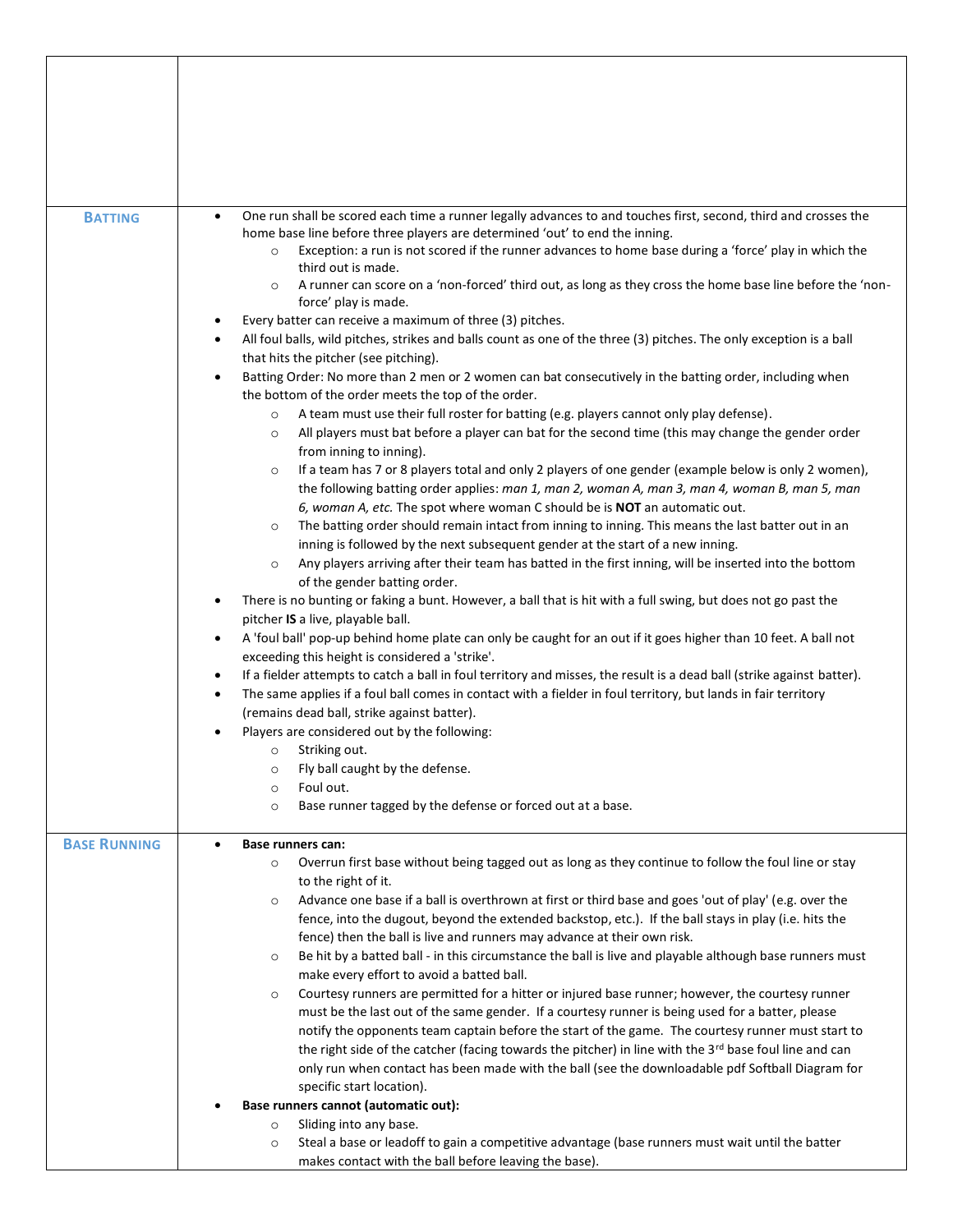|                                            | Move more than 3 feet away from the base line (imaginary direct line between the bases) when a<br>$\circ$<br>tag play is being made on the runner.<br>Cause interference to a defending fielder who is attempting to make a play on the ball.<br>$\circ$<br>Touch home plate. Runners can only touch safety base or cross 'line'.<br>$\circ$<br>Tag Up:<br>If pop fly ball is caught, base runners must retouch (or 'tag-up') the base they were on at the time of<br>$\circ$<br>the pitch, before attempting to advance. If a pop fly ball is not caught, a tag-up is not required and<br>base runners may try to advance.<br><b>Commitment Line:</b><br>Players cannot return to third base if they have crossed the 'commitment line' between third base<br>$\circ$<br>and home plate (a base runner that does is automatically out).<br>A "force out" will always be in effect between third base and home plate once the base runner has<br>$\circ$<br>crossed over the "commitment line". This means that a team only needs to touch home plate with<br>the ball in their possession to make the out. Under no circumstances are tag plays permitted at<br>home.                                                                                                                                                                                                                                                                                                                                                                                                                                                                                                                                                                                                                                                                                                                                                                                                                                                                                                                                                                                                                                         |
|--------------------------------------------|----------------------------------------------------------------------------------------------------------------------------------------------------------------------------------------------------------------------------------------------------------------------------------------------------------------------------------------------------------------------------------------------------------------------------------------------------------------------------------------------------------------------------------------------------------------------------------------------------------------------------------------------------------------------------------------------------------------------------------------------------------------------------------------------------------------------------------------------------------------------------------------------------------------------------------------------------------------------------------------------------------------------------------------------------------------------------------------------------------------------------------------------------------------------------------------------------------------------------------------------------------------------------------------------------------------------------------------------------------------------------------------------------------------------------------------------------------------------------------------------------------------------------------------------------------------------------------------------------------------------------------------------------------------------------------------------------------------------------------------------------------------------------------------------------------------------------------------------------------------------------------------------------------------------------------------------------------------------------------------------------------------------------------------------------------------------------------------------------------------------------------------------------------------------------------------------------------------|
| <b>MERCY &amp; HOME</b><br><b>RUN RULE</b> | Inning Run Limit: The inning is over if the batting team scores eight (8) runs. Exception: teams do not have a<br>$\bullet$<br>run limit in the final inning of the game.<br>Mercy Rule: If a team is up by 15 runs or more after the 5th inning of play, the losing team has the option of<br>$\bullet$<br>calling the game or choosing to continue.<br>Recreation leagues will follow a +3 home run rule. This includes leagues that are combined int/rec. A team<br>$\bullet$<br>can only hit +3 home runs more than their opponents. Example: If team A has hit 3 home runs, they must wait<br>for Team B to hit a home run before Team A can hit another. If a team hits a + 4 home run, the batter is<br>awarded a single base (not a home run) and base runners only advance if they are forced (same as a 'walk'<br>scenario).<br>Intermediate leagues will follow a +5 home run rule. A team can only hit +5 home runs more than their<br>$\bullet$<br>opponents. Example: If team A has hit 5 home runs, they must wait for Team B to hit a home run before Team<br>A can hit another. If a team hits a + 6 home run, the batter is awarded a single base (not a home run) and base<br>runners only advance if they are forced (same as a 'walk' scenario).<br>Clarification of the home run rule:<br>$\bullet$<br>A home run is defined as hitting the ball beyond the outfield (between the foul lines).<br>$\circ$<br>If the field has a home run fence, the ball must go over the fence.<br>$\circ$<br>When using an unfenced ball diamond, the following scenario applies; To be deemed a home run,<br>$\circ$<br>the ball must carry in the air and land outside of the home run line (see rules for pylon set-up). If<br>the ball rolls through the home run line, it is an automatic ground rule double.<br>A fielder can stand before the line and jump in an attempt to catch the ball. However, if a fielder<br>$\circ$<br>catches the ball and is standing outside of the line, it is deemed a home run. Please use your best<br>judgement.<br>The home run rule does not apply to 'in the park home runs' or fielding errors (the ball does not<br>$\circ$<br>leave the playing field). |
| <b>MAKING CALLS</b>                        | Foul ball calls should be made by the catcher (balls that are hit outside of the base lines).<br>٠<br>Base calls are the responsibility of the base coaches (first and third base) and pitcher (second and home base)<br>٠<br>to make impartial calls. If base coaches are not present, close calls should be made by the pitcher.<br>Home run calls should be made by the closest fielder with support from the base coaches.<br>$\bullet$<br>Calls should be made as neutral and impartial as possible.<br>٠                                                                                                                                                                                                                                                                                                                                                                                                                                                                                                                                                                                                                                                                                                                                                                                                                                                                                                                                                                                                                                                                                                                                                                                                                                                                                                                                                                                                                                                                                                                                                                                                                                                                                                 |
| <b>PLAYOFFS</b>                            | Playoff games should be 80 minutes in length in anticipation of needing the extra time to settle a tie.<br>$\bullet$<br>During playoffs, if the game is tied after the completion of 7 innings, or the expired time, teams will follow this<br>format:<br>The team that is up to bat will start the inning by placing their 'last out' from the previous inning on<br>$\circ$<br>second base, with two (2) outs. Once three (3) outs have been reached, the other team will then place<br>their 'last out' from the previous inning on second base (also with two (2) outs) and proceed to bat until<br>three (3) outs is reached. Teams will take turns doing this until the score is settled upon the completion<br>of a full inning.                                                                                                                                                                                                                                                                                                                                                                                                                                                                                                                                                                                                                                                                                                                                                                                                                                                                                                                                                                                                                                                                                                                                                                                                                                                                                                                                                                                                                                                                        |